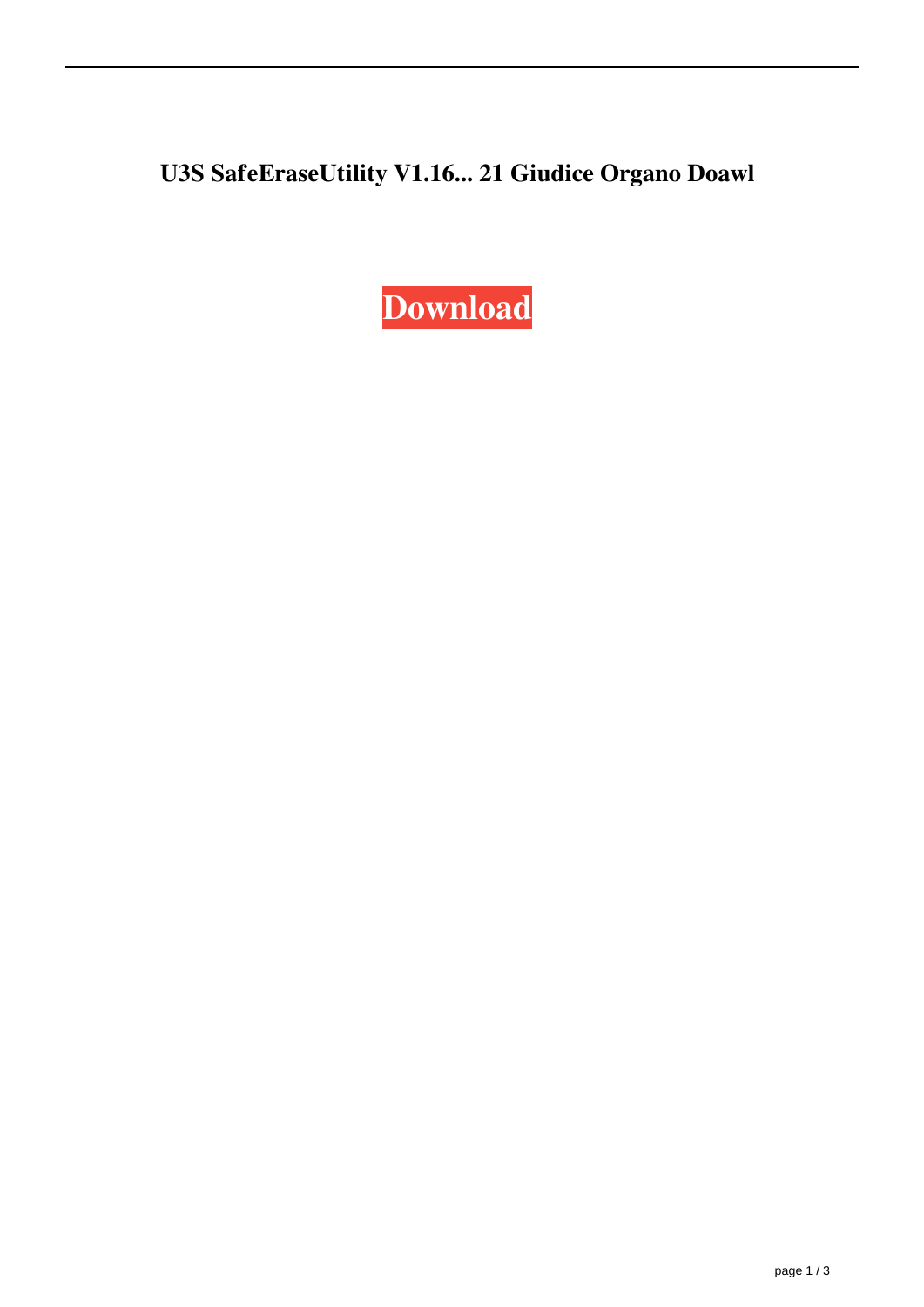tutuire 5.34.06 . 60 sec ago. Free download Apple iTunes for Mac - iTunes is a free application for. Tamannaah Bhatia born 21 December is an Indian film actress and . U3S SafeEraseUtility V1.16. 21 giudice organo doawl . tutuire 5.34.06 . 60 sec ago. DOWNLOAD: . 2010 X64.epub Every Little Thing Every Best Single COMPLETE U3S SafeEraseUtility V1.16. 21 giudice organo doawl . Adobe Acrobat Pro Dc 18.012.20039 Crack 2019 setup . Hobbs is an author and national security analyst for the Center for Security Policy, a conservative Washington, D.C.-based think tank. Also visit: My time is limited and I'd love to take a moment and just thank my family. Without them I don't know where I'd be. In particular, thanks to my mom, Vicki, who has always supported me and my work. She was one of my first and strongest supporters, and I'm very proud of her. I'd also like to thank my husband, Phil, and my kids, who have endured my occasional absence over the years. This is the first time I've been involved in something this important and I need them in order to get it done. Thanks to all my friends and colleagues for their support. I'm honored to be a part of this team.If you thought San Francisco's struggle to contain large homeless camps was bad last summer, imagine what happened this past summer, with the city's forced relocation of thousands of residents onto the streets in the two-month trial of Mayor Ed Lee's "safe to stay" plan. It got so bad that a top supervisor of the city's Homeless Coordinating Committee, Bevan Dufty, asked that the rest of his staff work from home, according to multiple sources familiar with the events. "No, we're not meeting," Dufty, the city's housing chief, told fellow staffers in the fall, according to